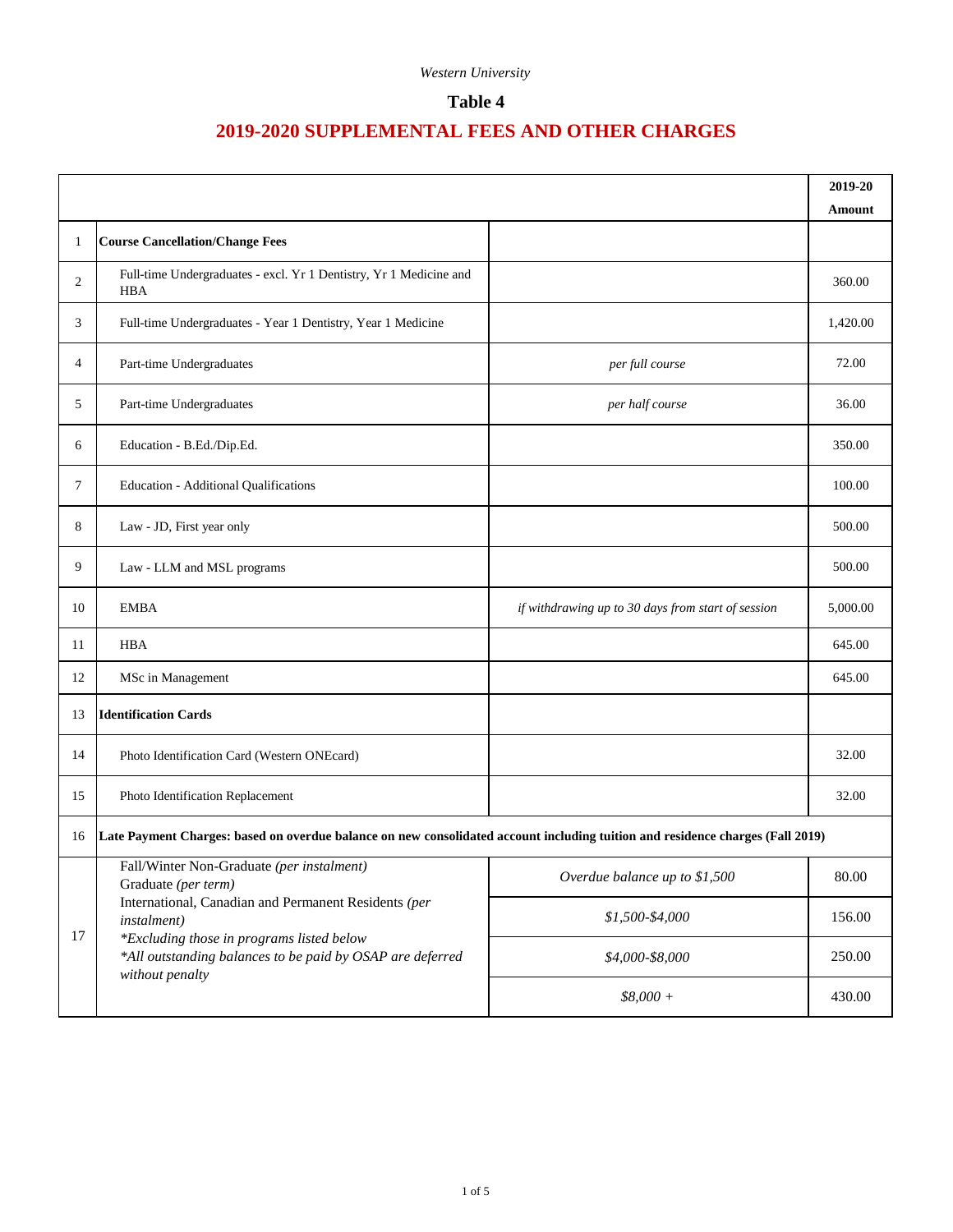#### **Table 4**

|    |                                                                                                            |                               | 2019-20                 |
|----|------------------------------------------------------------------------------------------------------------|-------------------------------|-------------------------|
|    | HBA, MBA (per instalment)                                                                                  | Overdue balance up to \$8,000 | <b>Amount</b><br>275.00 |
|    | Medicine (per instalment)<br>Dentistry (per instalment)                                                    | \$8,000-\$16,000              | 550.00                  |
| 18 | Law (per instalment)<br>includes combined programs                                                         |                               |                         |
|    | *All outstanding balances to be paid by OSAP are deferred<br>without penalty                               | \$16,000-\$25,000             | 860.00                  |
|    |                                                                                                            | $$25,000+$                    | 1,200.00                |
|    | Summer Non-Graduate International (per instalment)<br>Summer Non-Graduate Canadian and Permanent Residents | Overdue balance up to \$700   | 80.00                   |
| 19 | (per instalment)<br>*All outstanding balances to be paid by OSAP are deferred                              | \$700-\$2,000                 | 156.00                  |
|    | without penalty                                                                                            | \$2,000-\$5,000               | 220.00                  |
|    |                                                                                                            | $$5,000+$                     | 380.00                  |
| 20 | Graduate Delinquent Account charge (excluding MBA &<br>Orthodontics)                                       | per term                      | 156.00                  |
| 21 | <b>Late Registration Fees</b>                                                                              |                               |                         |
| 22 | Full-time Undergraduates                                                                                   |                               | 183.00                  |
| 23 | Part-time Undergraduates                                                                                   |                               | 91.50                   |
| 24 | Accommodated Exam, Unauthorized Exam Absence Fee                                                           |                               | 22.00                   |
| 25 | Communication Sciences & Disorders - foreign licensure documentation                                       |                               | 200.00                  |
| 26 | Courier                                                                                                    | Within Ontario                | 25.00                   |
| 27 | Courier                                                                                                    | Canada (Outside of Ontario)   | 34.00                   |
| 28 | Courier                                                                                                    | U.S.                          | 48.00                   |
| 29 | Courier                                                                                                    | <b>International</b>          | 77.00                   |
| 30 | Course Description/Course Syllabus                                                                         | 1 course                      | 2.00                    |
| 31 | Deregistration Fee                                                                                         |                               | 311.00                  |
| 32 | Diploma Authentication                                                                                     |                               | 7.00                    |
| 33 | Duplicate Tax Receipts (T2202A/T4A)                                                                        | per paper receipt             | 27.50                   |
| 34 | Early Release of Diploma                                                                                   |                               | 117.00                  |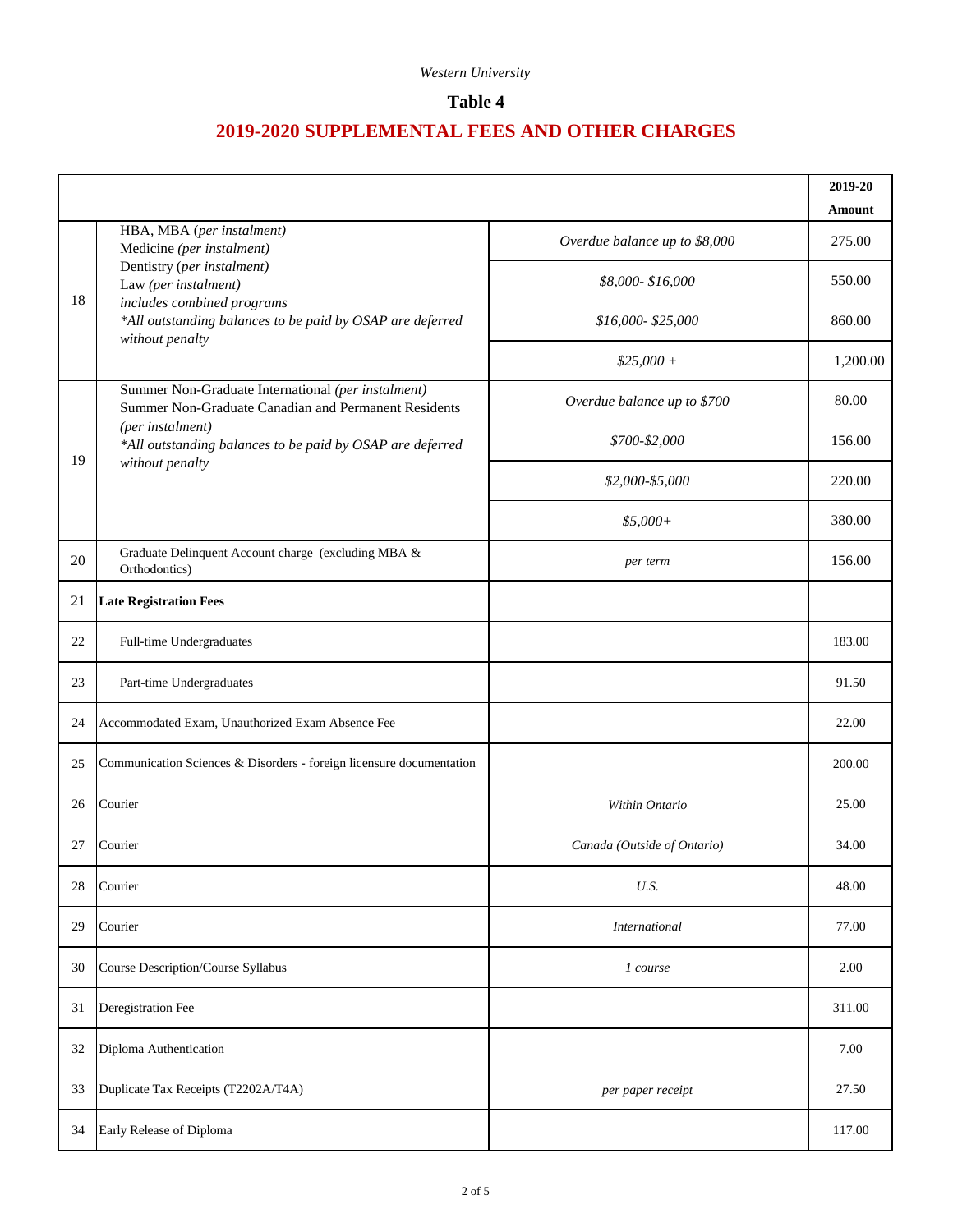### **Table 4**

|    |                                                                    |                                                                                                                     | 2019-20<br>Amount |
|----|--------------------------------------------------------------------|---------------------------------------------------------------------------------------------------------------------|-------------------|
| 35 | Education - French as a Second Language Testing                    |                                                                                                                     | 100.00            |
| 36 | <b>Braille Drills Supplement Book</b>                              | one time charge for levels 2-4; included if entering in<br>level 1                                                  | 30.00             |
| 37 | PLA Testing Braille Certificate                                    | if studied at other Braille provider                                                                                | 75.00             |
| 38 | Education - Kodaly certification                                   | new                                                                                                                 | 320.00            |
| 39 | Engineering - Supplemental Examination                             | new, non-refundable                                                                                                 | 100.00            |
| 40 | Exchange Placement fee, Faculty of Law                             |                                                                                                                     | 165.00            |
| 41 | Exchange, Western International & Western Heads East Placement Fee |                                                                                                                     | 165.00            |
| 42 | Facsimile (Fax)/PDF charge                                         |                                                                                                                     | 25.00             |
| 43 | Graduates - Late applications for part-time status                 |                                                                                                                     | 150.00            |
| 44 | Late Application to Graduate                                       |                                                                                                                     | 100.00            |
| 45 | Letter of Permission - Outgoing Students                           |                                                                                                                     | 75.00             |
| 46 | Letter of Permission - Incoming Students                           |                                                                                                                     | 75.00             |
| 47 | Mailing of Diplomas                                                | Outside of Canada                                                                                                   | 77.00             |
| 48 | Mailing of Diplomas                                                | Within Canada                                                                                                       | 34.00             |
| 49 | Mailing of Miscellaneous Items                                     | new; for mailing items through Canada Post<br>(excludes mailing of transcripts, official letters,<br><i>forms</i> ) | 12.00             |
| 50 | Medicine - Supplemental Examination                                | London                                                                                                              | 75.00             |
| 51 | Dentistry - Supplemental Examination                               | London                                                                                                              | 100.00            |
| 52 | Medicine - Supplemental Examination                                | Outside Centre                                                                                                      | 100.00            |
| 53 | Medicine - Postgraduate Fellowship Administrative Fee              |                                                                                                                     | 150.00            |
| 54 | Medicine - Masters of Public Health - Learning Materials           | new; charged 1/3 in each of 3 terms                                                                                 | 800.00            |
| 55 | Medicine - Masters of Public Health - Field Trip Fee               | new; charged 1/3 in each of 3 terms                                                                                 | 600.00            |
| 56 | Medicine - Masters of Public Health - Practicum Fee                | new; charged 1/3 in each of 3 terms                                                                                 | 600.00            |
| 57 | Medicine - Postgraduate Verification-Dates only                    | Regular & Rush                                                                                                      | 50.00             |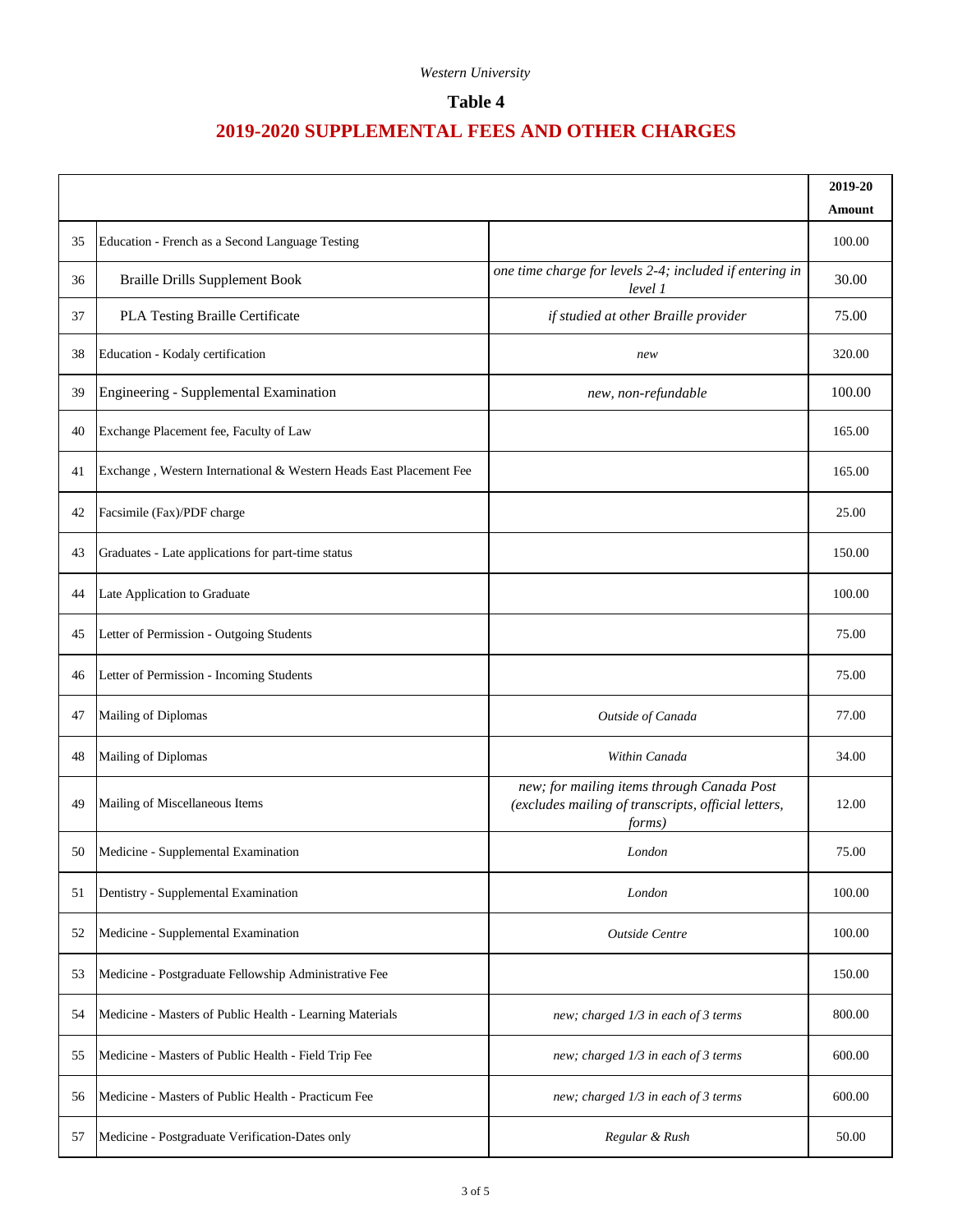### **Table 4**

|    |                                                                                          |                                                                                                                                          | 2019-20<br>Amount |
|----|------------------------------------------------------------------------------------------|------------------------------------------------------------------------------------------------------------------------------------------|-------------------|
| 58 | Medicine - Postgraduate Verification-Dates & Performance                                 |                                                                                                                                          | 75.00             |
| 59 | Medicine - Postgraduate Certificate of Completion of Training -<br>duplicate/replacement |                                                                                                                                          | 25.00             |
| 60 | Medicine - Postgraduate Courier                                                          | Within Canada                                                                                                                            | 15.00             |
| 61 | Medicine - Postgraduate Courier                                                          | To USA                                                                                                                                   | 25.00             |
| 62 | Medicine - Postgraduate Courier                                                          | <i>International</i>                                                                                                                     | 50.00             |
| 63 | Medicine - Postgraduate Duplicate Receipts                                               |                                                                                                                                          | 15.00             |
| 64 | Medicine - Postgraduate Registration - Residents/Fellows                                 | set by provincial COFM                                                                                                                   | 770.00            |
| 65 | Medicine - Postgraduate Returned Cheque Charge                                           |                                                                                                                                          | 55.00             |
| 66 | Medicine - Undergraduate Non-credit Summer Elective                                      | per elective                                                                                                                             | 60.00             |
| 67 | Medicine - Undergraduate Verification-Dates only                                         |                                                                                                                                          | 50.00             |
| 68 | Medicine - Undergraduate Verification-Dates & Performance                                |                                                                                                                                          | 75.00             |
| 69 | Music - Recital Cancellation Fee                                                         |                                                                                                                                          | 200.00            |
| 70 | Nursing - Foreign Licensure Documentation                                                |                                                                                                                                          | 250.00            |
| 71 | Nursing - Clinical Placement documentation requirement late fee                          |                                                                                                                                          | 50.00             |
| 72 | Official Western Letter                                                                  | per letter; standard processing time                                                                                                     | 16.00             |
| 73 | Official Western Letter, on demand                                                       | per letter; in-person priority request                                                                                                   | 25.00             |
| 74 | Official Western Letter Special Handling                                                 | new; to include an external student-provided form<br>with Official Western Letter (in addition to form<br>processing fee, if applicable) | 20.00             |
| 75 | Physical Therapy - Foreign Licensure Documentation                                       |                                                                                                                                          | 250.00            |
| 76 | Physical Therapy - Remedial Clinical Placement                                           |                                                                                                                                          | 250.00            |
| 77 | Physical Therapy - Supplemental Examination                                              |                                                                                                                                          | 250.00            |
| 78 | Physical Therapy - MCISc Supplemental Practical Examination                              | for Manipulative Therapy and Wound Healing MClSc<br>programs                                                                             | 500.00            |
| 79 | Re-admission Fee (Undergraduates deleted for non-payment of fees)                        |                                                                                                                                          | 75.50             |